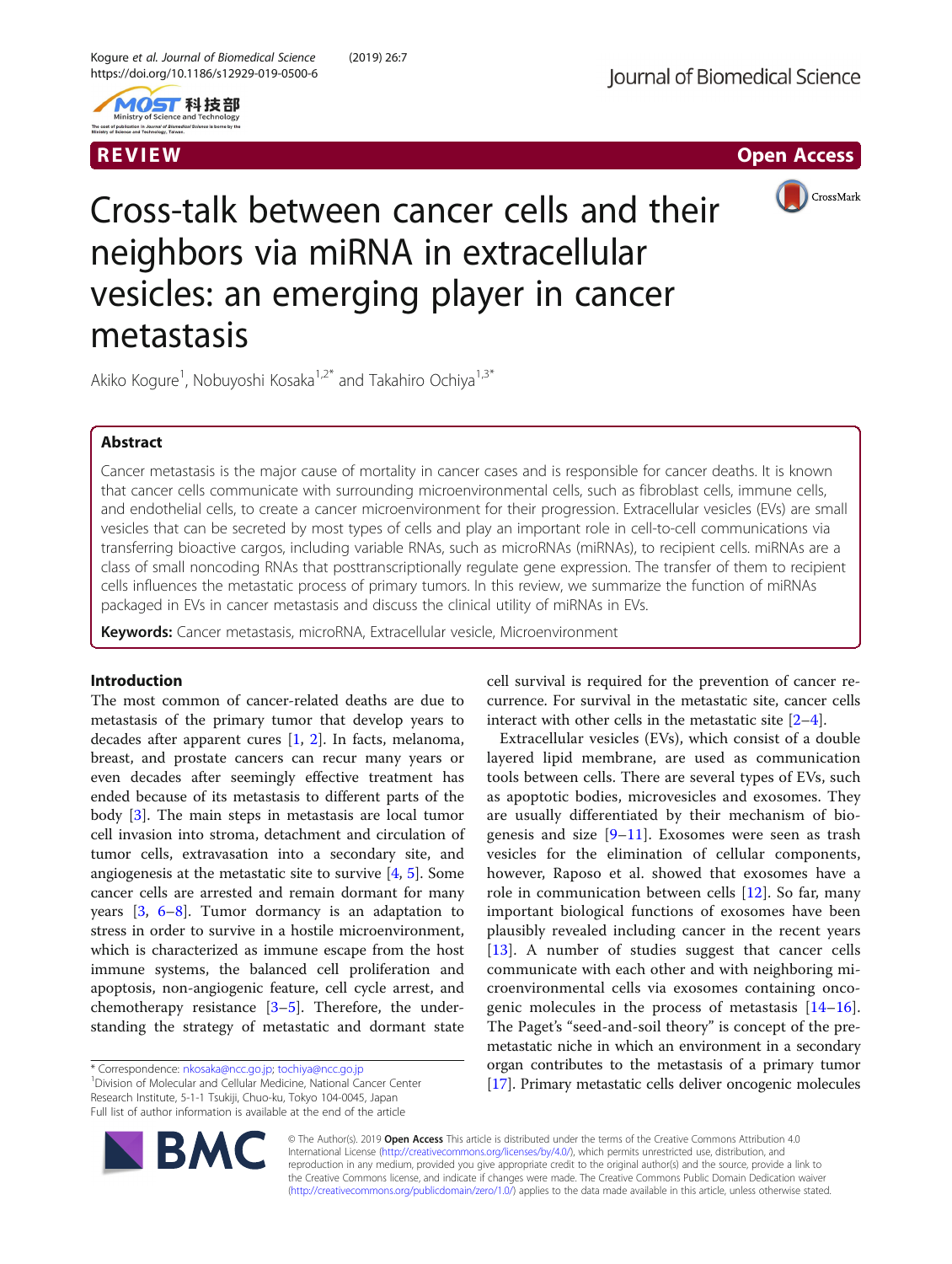in exosomes, and this delivery creates a premetastatic niche in the target organ that leads to the metastasis.

A growing number of studies have already demonstrated that variable RNAs, such as microRNAs (miRNAs), long noncoding RNAs, and mRNAs, in exosomes can be transported between cells and have oncogenic or antioncogenic function in recipient cells. miRNAs are a class of small noncoding RNAs that posttranscriptionally regulate gene expression [[18](#page-6-0)]. In the miRNA pathway, primary miRNA (pri-miRNAs) transcripts are cleaved by the microprocessor complex, which is composed of the ribonuclease III enzyme, Drosha, and its co-factor DiGeorge syndrome critical region gene 8 (DGCR8) [[19](#page-6-0), [20](#page-6-0)]. The processed products, termed precursor miRNAs (pre-miRNAs), are exported to the cytoplasm, where the pre-miRNA stem-loop is processed by another RNase III, Dicer, thus generating mature miRNAs. Mature miRNAs form the RNA-induced silencing complex (RISC) with Argonaute protein and other proteins, and then, the RISC recognizes and represses target gene expression (Fig. 1) [[18](#page-6-0)–[21\]](#page-6-0). It has been shown that deregulation of miRNA is tightly linked to cancer [\[22](#page-6-0)]. The difference of miRNA expression among cancer types has been well investigated by using comprehensive analyses [[23](#page-6-0), [24](#page-6-0)]. Moreover, it has also well-documented miRNAs contributing to oncogenesis or tumor suppression in many types of cancer [[25](#page-6-0), [26\]](#page-6-0). Thus, multiple roles of miRNAs have been reported in cancer progression cell autonomously.

miRNAs also act non-cell autonomously. Valadi et al. originally identified miRNAs inside of EVs from mast cell cultures and demonstrated that these miRNAs can be delivered to other cells [\[27](#page-6-0)], and they can function by transferring to recipient cells through EVs and regulate gene expression [[28](#page-6-0)]. These miRNAs are sorted into EVs by the proteins such as sumoylated hnRNPA2B1, a heterogeneous nuclear riboprotein [\[29\]](#page-6-0), Annexin A2 [\[30\]](#page-6-0), Y-box protein 1 [\[31](#page-6-0)], and Ago2 [[32](#page-6-0)] (Fig. 1). In some cases, the changes in miRNA sorting into EVs have been linked to tumor progression. A recent report has shown that major vault protein (MVP) regulated the sorting of tumor suppressive miRNA into EVs, which resulted in tumor progression [\[33\]](#page-6-0). To data, it is well known that miRNAs encapsulated in EVs have an important role in tumor progression through interaction between cancer cells and microenvironmental cells [\[34](#page-6-0)]. Moreover, circulating miR-NAs have emerged as a potential biomarker for cancer diagnosis and prognosis [[35](#page-6-0)–[37\]](#page-6-0). In this review, we summarize the function of miRNAs in EVs for cancer



protein and other proteins, and are exocytic transferred with Ago2. In addition, miRNAs can be exported to the extracellular space with EVs. These miRNAs are packaged into EVs by proteins such as sumoylated hnRNPA2B1, Annexin A2, Y-box protein 1, and Ago2, and transferred to the circulation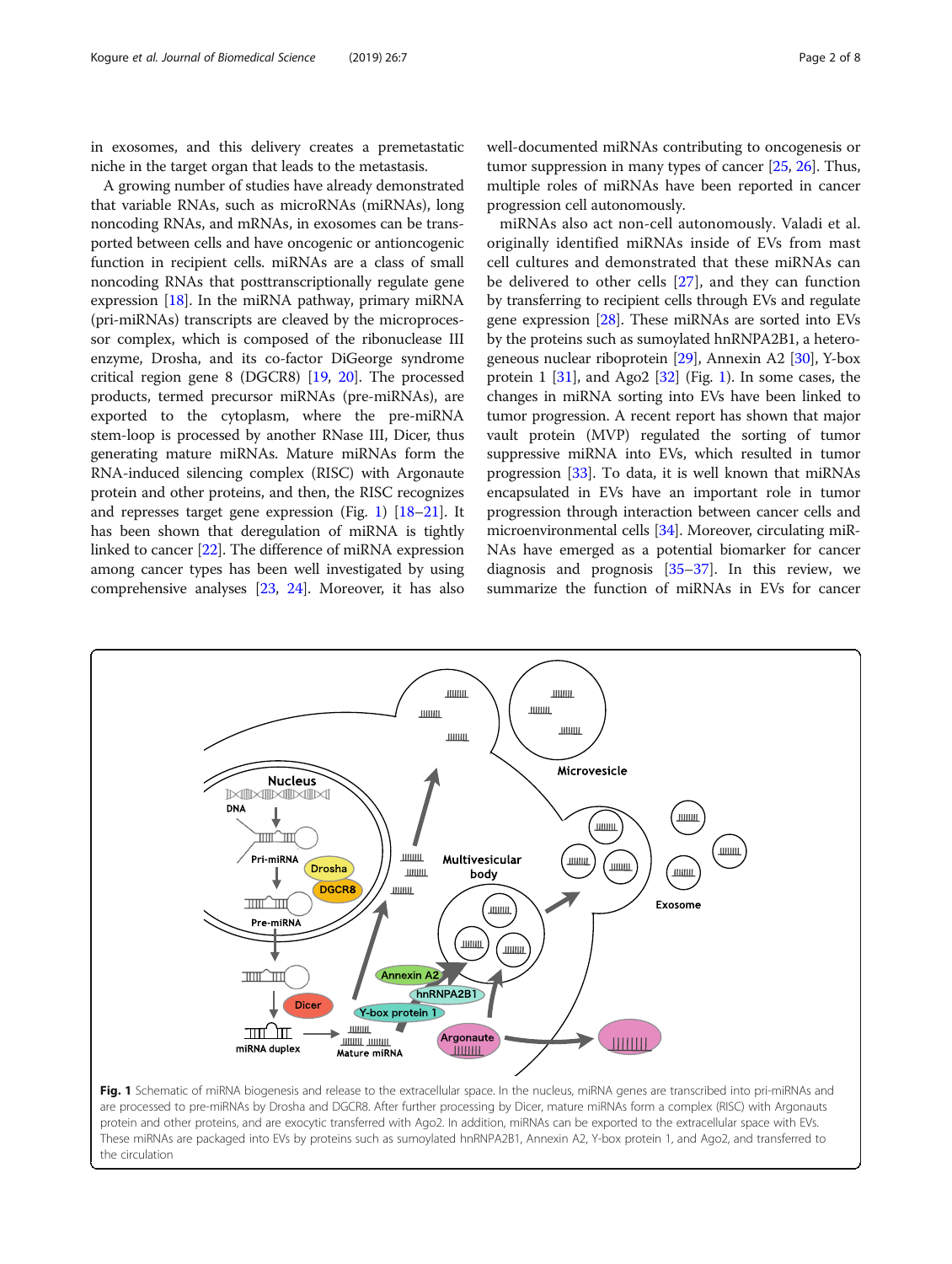metastasis. Then, we will discuss the potential applications for treatment strategies of metastatic cancer and recurrence.

# Cross-talk between tumor cells and endothelial cells via miRNAs in EVs

In metastasis, the recruitment of new blood vessels is essential for cancer cells. The process of angiogenesis is a dynamic and tightly regulated process among angiogenic factors, extracellular matrix components, and endothelial cells (EC) [\[38](#page-6-0), [39](#page-6-0)]. Although various angiogenesis-related factors secreted by tumor cells have been reported, recent studies have shown the important role of EVs in the process of angiogenesis in primary tumor and distance metastatic sites [\[40\]](#page-6-0). Breast cancer cells can metastasize to areas far from the primary site, such as lymph nodes, bone marrow (BM), lung and liver. It was revealed that highly metastatic breast cancer cell lines expressed miR-210, which is also highly detected in their EVs. miR-210 in EVs was transferred to ECs and enhanced EC migration and capillary formation [\[41\]](#page-6-0). A current study showed that hepatocellular carcinoma cell-derived miR-210 also promotes EC migration and capillary formation. They showed the correlation between the high level of miR-210 in the serum from hepatocellular carcinoma patients and high microvessel density [\[42](#page-6-0)]. These data suggest that miR-210 in EVs has an important role in angiogenesis during tumor progression. Melanoma-derived EVs containing miR-9 also affect angiogenesis in distance metastatic sites. miR-9 in EVs is transferred to ECs, and it reduces the suppressor of cytokine signaling 5 (SOCS5) expression, an inhibitor of the JAK-STAT pathway in ECs [[43](#page-6-0)]. This signaling cascade promotes EC migration and tumor angiogenesis. Some reports showed that miRNAs in EVs from cancer cells contributed to destroy the formation of tight junctions. EVs secreted from meningeal metastatic breast cancer cells contain miR-105, and they are transferred to ECs and suppress their tight junctions through downregulation of Zonula Occludens protein 1 (ZO-1), which is a tight junction protein between cells. The suppression of ZO-1 expression leads to the promotion of metastasis by destroying vascular endothelial barriers [\[44](#page-6-0)]. In addition, it was demonstrated that miR-181c in EVs derived from a brain metastatic breast cancer cell line induce the destruction of vascular endothelial barriers by targeting phosphoinositide-dependent protein kinase-1 (PDPK1), which leads to downregulation of cofilin phosphorylation [[45](#page-6-0)]. These studies suggest that miR-NAs secreted by metastatic breast cancer cells have regulatory roles in the destruction of tight junctions, resulting the promotion of brain metastasis. Taken together with the papers discussed above, the phenotype of endothelial is regulated by miRNAs in cancer-derived EVs in tumor progression and metastasis.

# Immune systems modulation via miRNAs in Cancer cell-derived EVs

Tumor cells escape from the anti-tumor immune response at the primary site and prepare the environment of the future metastatic site at a distant region [\[46](#page-6-0)]. During each step of the metastatic cascade, tumor cells are exposed to the immune system, which can recognize them and restrict their growth. Several groups have demonstrated that cancer cells and immune cells contact each other through miRNAs in EVs to induce immune reactions.

One such mechanism is involved in an increase in the population of regulatory T cells (Tregs), a subset of CD4+ T cells that plays an important role in maintaining self-tolerance and modulating immune responses [\[46,](#page-6-0) [47](#page-6-0)]. Since Tregs suppress the T cell-mediated immune response, tumor cells recruit Tregs to evade the host immune response [\[48\]](#page-6-0). Due to the importance of Tregs in tumor immune evasion, the depletion of Tregs is a potential therapy strategy for cancer. A report showed that the transfer of miRNA-214 in EVs derived from Lewis lung carcinoma to T cells downregulated PTEN and promoted Treg expansion [[49\]](#page-6-0). Thus, miRNAs from tumor cells targeting immune cells and the immune system represent an active pathway for tumor immune evasion.

Macrophages are a major component of tumor-infiltrating immune cells and associate with tumor metastasis. It is known that interferon-γ (IFNγ) and Toll-like receptor (TLR) ligands activate macrophages to eliminate tumor cells. Fabbri et al. showed that miRNA in EVs directly activates TLRs. Lung cancer cells secrete substantial miR-21 and miR-29a-containing EVs, and these miRNAs function as ligands of TLRs in the surrounding immune cells [[50](#page-6-0)]. This process results in the release of IL-6, TNF- $\alpha$  and other pro-inflammatory cytokines via a nuclear factor kappa B (NF-kB) pathway-mediated pro-inflammatory response, which makes the tumor microenvironment into a prometastatic niche. On the other hand, tumor-associated macrophages (TAMs) have the ability to promote tumor invasion and metastasis. TAMs are alternatively activated cells induced by IL-4-releasing CD4+ T cells. EVs containing high levels of miR-233 secreted by the TAMs can be transferred to breast cancer cells and promote their invasiveness by regulating the myocyte enhancer factor 2c (Mef2c)-β-catenin signaling pathway  $[51]$  $[51]$ . The reduction of Mef2c is related to nuclear accumulation of β-catenin to promote the invasiveness of the breast cancer cell lines [[51](#page-7-0)]. A recent study showed that miR-203 from tumor cells could induce the differentiation of monocytes to M2 macrophages in vivo, which promotes distant metastasis [[52](#page-7-0)].

EVs also inhibit immune responses by dendritic cells (DCs) and weaken anti-cancer immune processes by regulating the differentiation and maturation of DCs and their antigen-processing ability. A previous study revealed that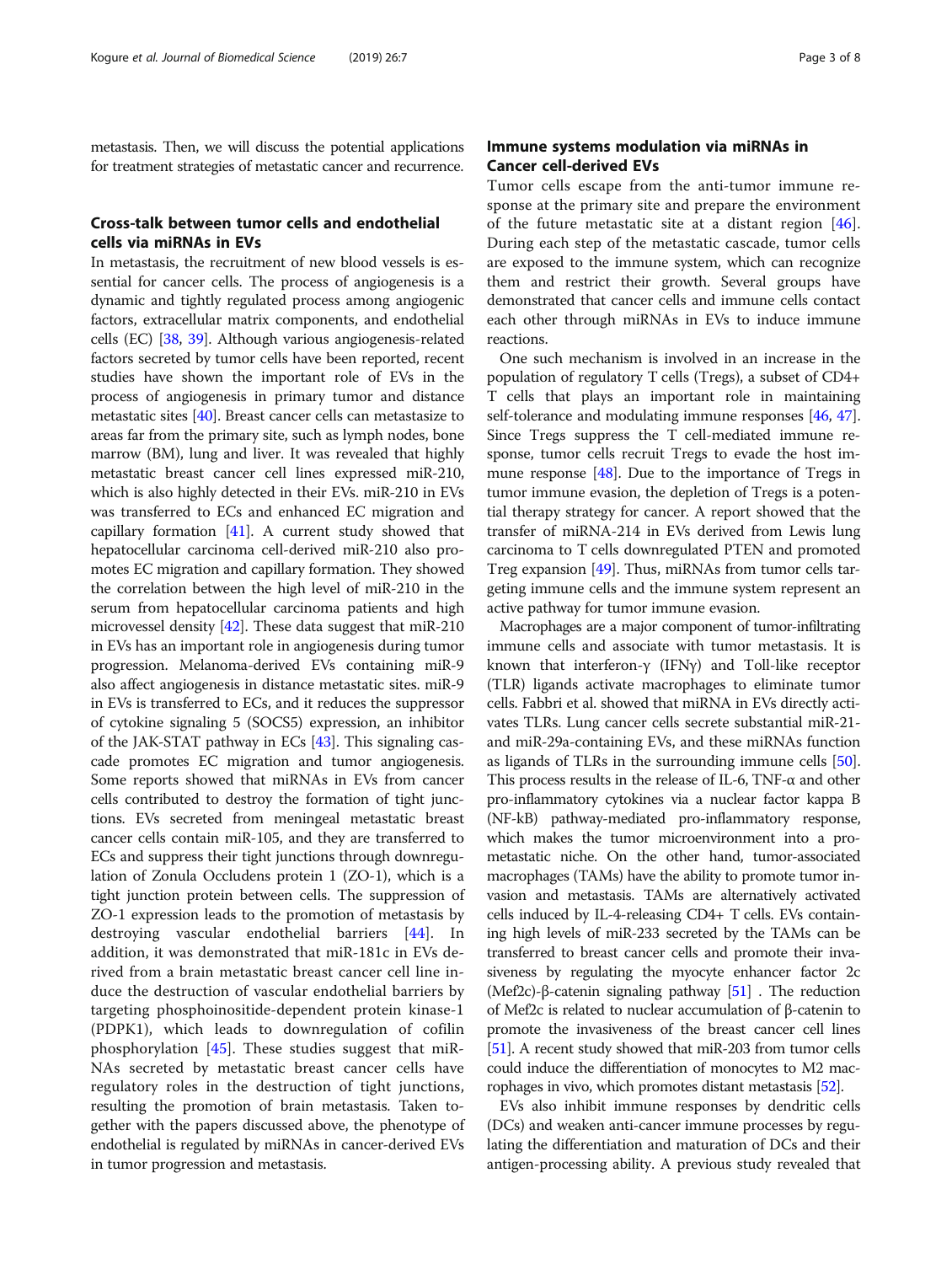<span id="page-3-0"></span>pancreatic cancer-derived EVs attenuated DC-mediated tumor suppressive responses initiated by TLR4. They revealed that pancreatic cancer-derived EVs containing miR-203 regulated the expression of TLR-4 [\[53](#page-7-0)]. In addition to this study, they also found that pancreatic cancer-derived EVs containing miRNAs could be delivered to DCs, which could decrease the expression level of MHC II and induce the immune tolerance of DCs [[54](#page-7-0)]. Thus, miRNAs in EVs from tumor cells modulate the immune system by increasing in the population of Tregs, activating macrophages and inducing immune tolerance of DC<sub>s</sub>.

# Communication by EV-derived miRNAs between tumor cells and fibroblasts

It is known that cancer cells communicate with fibroblast via EVs, and this leads to the progression of metastasis [[55\]](#page-7-0). The fibroblasts in tumors are involved in epithelial-mesenchymal transition (EMT) and chemotherapy resistance by contacting with cancer cells and each other [\[56](#page-7-0)]. A report showed that pancreatic adenocarcinoma-secreted EVs were taken up by lymph node stromal cells and fibroblasts in the distant metastatic site. The tumor-secreted EVs were enriched in miR-494 and miR-542-3p and regulated the expression of cadherin-17, MAL and TRAF4 genes, leading to the upregulation of matrix metalloproteinases in recipient cells [\[57](#page-7-0)]. Tumor EVs also cause fibroblasts to differentiate into myofibroblasts, called cancer-associated fibroblasts (CAFs), inducing extracellular matrix remodeling and leading to tumor growth, invasion and metastasis [[58\]](#page-7-0). It was reported that in the lung metastatic niche, high-metastatic hepatocellular carcinoma (HCC) cells exhibit a greater capacity to convert normal fibroblasts to CAFs than low-metastatic HCC cells [[59\]](#page-7-0). The high-metastatic HCC cells secrete miR-1247-3p via EVs and activate β1-integrin-NF-κB signaling in normal fibroblasts. The activation of this signaling leads normal fibroblasts to become CAFs [\[59](#page-7-0)]. Moreover, high serum miR-1247-3p levels correlate with lung metastasis in

miRNA

Table 1 Function of miRNAs in EVs in cancer metastasis

|                                                                                                                                            | HCC cell                     | EC                      | $miR-210$                               | SMAD4 and STAT6               | $[42]$ |
|--------------------------------------------------------------------------------------------------------------------------------------------|------------------------------|-------------------------|-----------------------------------------|-------------------------------|--------|
|                                                                                                                                            | Melanoma cell                |                         | $miR-9$                                 | SOCS5                         | $[43]$ |
| Destruction of endothelial barriers                                                                                                        | Breast cancer cell           | FC.                     | miR-105                                 | $7O-1$                        | [44]   |
| Breakdown of blood-brain barrier                                                                                                           | Breast cancer cell           | EC                      | $miR-181c$                              | PDPK1                         | [45]   |
| Treg expansion                                                                                                                             | Lewis lung carcinoma         | $CD4+T$ cell            | $miR-214$                               | <b>PTEN</b>                   | [49]   |
| Promotion of inflammation                                                                                                                  | Lung cancer cell             | Macrophage              | miR-21 and -29a                         | <b>TLR</b>                    | [50]   |
| Promoting invasion                                                                                                                         | <b>TAM</b>                   | Breast cancer cell      | $miR-233$                               | Mef <sub>2s</sub>             | [51]   |
| TAM transition                                                                                                                             | Colorectal cancer            | Monocyte                | miR-203                                 | -                             | [52]   |
| Dysfunction of DC                                                                                                                          | Pancreatic cancer            | DC                      | miR-203                                 | TLR4                          | [53]   |
| Immune tolerance of DC                                                                                                                     | Pancreatic cancer            | DC                      | $miR-212$                               | <b>RFXAP</b>                  | [54]   |
| Up-regulation matrix metalloproteinases                                                                                                    | Pancreatic<br>adenocarcinoma | Fibroblast              | miR-494 and $-542-3p$                   | Cadherin-17,<br>MAI and TRAF4 | [57]   |
| CAF transition                                                                                                                             | HCC cell                     | Fibroblast              | miR-1247-3p                             | B4GALT3                       | [59]   |
| Induction of FMT                                                                                                                           | CAF                          | Prostate cancer<br>cell | $miR-409$                               | RSU1 and STAG2                | [60]   |
|                                                                                                                                            |                              | Breast cancer cell      | miR-21, $-278e$ , and $-143$            | $\overline{\phantom{0}}$      | [61]   |
| Inhibition of apoptosis and induction<br>of drug resistance                                                                                | CAF                          | Ovarian cancer<br>cell  | $miR-21$                                | APAF1                         | [62]   |
| Reduction of glucose uptake                                                                                                                | Breast cancer cell           | Fibroblast              | miR-122                                 | Pyruvate kinase               | [63]   |
| Suppression of proliferation                                                                                                               | Bone stromal cell            | Breast cancer cell      | miR-127, $-197$ , $-222$ and $-$<br>223 | CXCL12                        | [64]   |
| Induction of dormancy                                                                                                                      | <b>BM-MSC</b>                | Breast cancer cell      | $miR-23b$                               | <b>MARCKS</b>                 | [65]   |
| Induction of dormancy and drug<br>resistance                                                                                               | <b>BM-MSC</b>                | Breast cancer cell      | $miR-222$ and $-223$                    |                               | [66]   |
| Eont Note: miRNA microRNA HCC henatocellular carcinoma TAM tumor-associated macrophage CAE cancer-associated fibroblast RM bone marrow MSC |                              |                         |                                         |                               |        |

Phenotype **Donor Cells** Donor Cells Recipient Cells miRNA Target Gene of

Induction of angiogenesis Breast cancer cell miR-210 – Financer cell miR-210 – Finance in the UA11

Foot Note: miRNA microRNA, HCC hepatocellular carcinoma, TAM tumor-associated macrophage, CAF cancer-associated fibroblast, BM bone marrow, MSC mesenchymal stem cell, EC endothelial cells, DC dendritic cell, SOCS5 suppressor of cytokine signaling 5, ZO-1 zonula occludens protein 1, PDPK1 phosphoinositide-dependent protein kinase-1, PTEN phosphatase and tensin homolog, TLR Toll-like receptor, RFXAP regulatory factor X-associated protein, Mef2c myocyte enhancer factor 2c, Treg regulatory T cell

Reference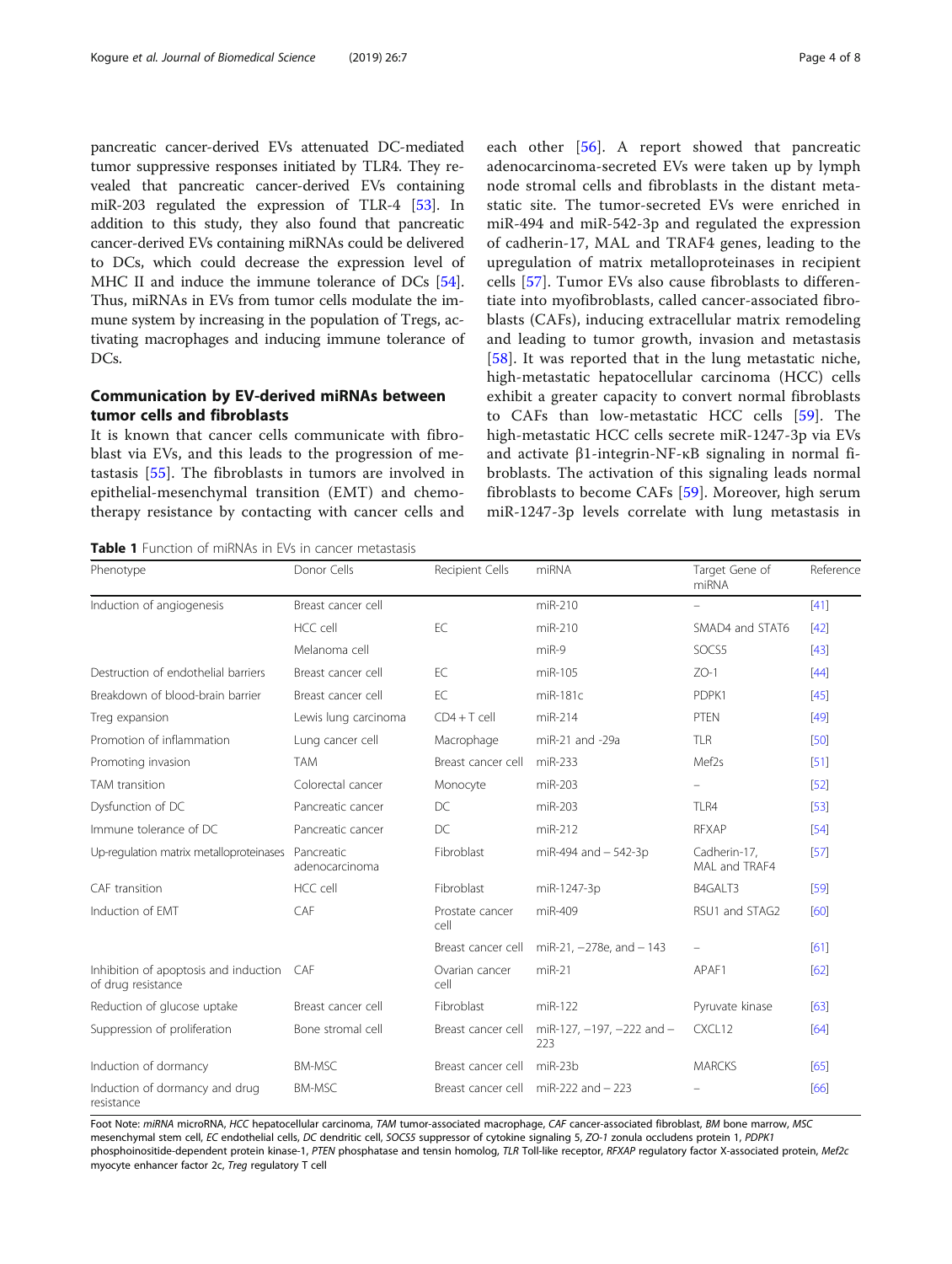<span id="page-4-0"></span>HCC patients [\[59\]](#page-7-0). These results from the same group suggest that cell-cell communication between tumor cells and fibroblasts is mediated by tumor-derived EVs that control lung metastasis of HCC, providing potential targets for the prevention and treatment of cancer metastasis. On the other hand, fibroblast-derived EVs also contribute to cancer metastasis. Josson et al. revealed that miR-409 released from CAFs in prostate cancer were involved in prostate tumorigenesis by inducing EMT and downregulating the expression of the tumor suppressor genes, RSU1 and STAG2 [\[60](#page-7-0)]. Another group also showed that EMT was modulated by CAF-derived EVs containing miRs-21, −278e, and − 143, which influence breast cancer cell phenotype and aggressiveness [[61\]](#page-7-0). Yeung et al. showed that miR-21 is transferred from CAFs to cancer cells, which suppressed apoptosis in ovarian cancer cells and induced chemo-resistance by binding to its direct target, APAF1 [[62\]](#page-7-0). Moreover, a report showed that breast cancer-secreted miR-122 suppressed glucose uptake in lung fibroblasts by targeting pyruvate kinase. The increased glucose availability permitted metastatic breast cancer cells to adapt to their nutrient requirements and facilitated metastatic seeding [[63\]](#page-7-0). These reports indicate that cancer cells and CAFs communicate with each other via miRNAs in EVs to maintain the metastatic niche.

# Dormancy induction via miRNAs in bone stroma cell-derived EVs

Challenges of treatment for cancer dormancy are important, since quiescent cancer cells exhibit chemotherapy resistance, with a high possibility of recurrence. It has been shown that communication via EVs from cancer metastatic niche to cancer cells can induce the dormancy state. A report showed that breast cancer cells that received EVs from bone stromal cells entered the G0 phase of the cell cycle. These EVs contained miR-127, − 197, − 222 and − 223, which are proliferationinhibiting miRNAs [[64](#page-7-0)]. Subsequent research has provided additional insight into cancer cell-stromal cell communication with EVs, plays a role in cell dormancy. They demonstrated that BM metastatic cancer cells that received BM-mesenchymal stem cell (MSC)-derived EVs exhibited dormancy. Moreover, the abundance of miR-23b was higher in the BM-metastasized cell-derived EVs than



ECs, resulting in the promotion of angiogenesis or the disruption of tight junctions. Moreover, tumor-derived miRNAs are transferred from cancer cells to immune cells, such as DCs and Tregs, and suppress the host immune system. In addition to this, tumor-derived miRNAs are transferred to macrophages and induce TAM transition, which promotes tumor progression. Furthermore, CAF transition is induced by tumor-derived miRNAs via EVs. Environmental cell-derived miRNAs are also transferred to cancer cells via EVs. Mesenchymal stem cell-derived miRNAs are transferred to tumor cells through EVs and induce tumor dormancy. In addition, fibroblast-derived miRNAs in EVs are transferred to tumor cells and induce EMT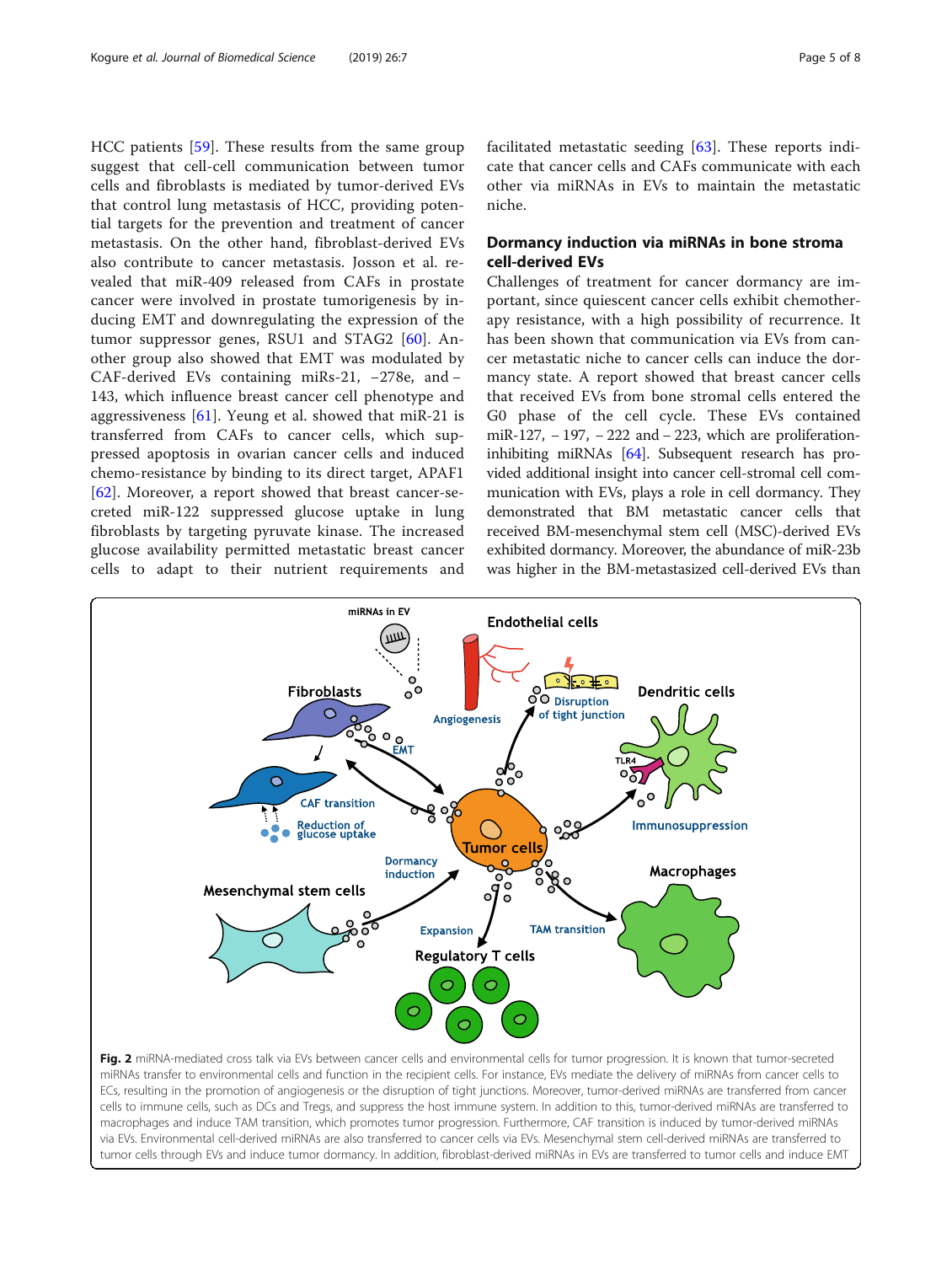that in fibroblast-derived EVs, and cancer cells transfected with miR-23b showed a dormant phenotype due to the induction of suppression of cell cycling and mortality [[65](#page-7-0)]. Another study also showed that BM-MSC-derived miR-NAs transported by EVs also induced dormancy in breast cancer. They found that miR-222 and -223 were more effective in inducing dormancy in BM-MSCs that were primed with breast cancer cells compared to nonprimed BM-MSCs [\[66\]](#page-7-0). Furthermore, the effects were not observed using a low-metastatic line. These studies suggest that BM-stromal cells and BM-MSCs play an important role in inducing breast cancer cell dormancy and subsequent recurrence. Therefore, targeting molecules secreted through miRNAs from BM-stromal cell or BM-MSC may prevent or delay cancer recurrence.

## Function of miRNAs secreted via EVs in respond to environmental factors

Microenvironmental stress conditions, such as hypoxia and nutrient depletion, influence the survival of cancer cells and are related to the level of cancer metastasis. Although the regulation mechanism is still unclear, some reports have suggested that the miRNAs in EVs have functions in response to environmental conditions. A report showed that breast cancer cells under hypoxic conditions released pro-angiogenic EVs enriched in miR-210 [[67\]](#page-7-0). Moreover, hypoxic hepatocellular.

Carcinoma also induces angiogenesis via miR-23a in EVs [\[68](#page-7-0)]. When the miR-23 in EVs was incubated with chick chorioallantoic membrane, higher blood vessel density and hemoglobin levels were observed. Cancer cells also develop strategies using miRNAs in EVs to increase their availability to glucose, such as angiogenesis to gain nutrients from blood. As mentioned before, miR-122 is abundantly released by breast cancer cells and can promote metastasis by adapting the metabolic environment into a premetastatic niche  $[63]$  $[63]$  $[63]$ . The inhibition of glucose uptake in the surrounding cells could lead to making a favorable environment for cancer cells. Thus, miRNAs are secreted in response to environmental stress and modulate the cancer metastatic niche.

## Perspectives and conclusions

Metastasis is a final and fatal step in the progression of solid tumors [[5\]](#page-6-0). As mentioned in this review, dozens of studies have shown that miRNAs encapsulated in EVs have an important role in the process of cancer metastasis through direct contact between cancer cells and environmental cells, such as endothelial cells, immune cells, and stromal cells (Table [1](#page-3-0) and Fig. [2\)](#page-4-0). Moreover, the secretion profile of miRNAs is changed in response to environmental stress. These findings suggest that secreted miRNAs from cancer cells or environmental cells could reflect the tumor progression level. It is known

that secreted miRNAs are detected in a variety of bodily fluids, such as blood, tears and urine [\[35](#page-6-0), [69](#page-7-0)]. This detection suggests that miRNAs in EVs are a promising strategy for identifying specific biomarkers for the diagnosis and prognosis of cancer metastasis.

One important issue for cancer therapy is recurrence after long periods of treatment. As we mentioned in the Introduction, understanding the strategy of dormant state cell survival is necessary for prevention of cancer recurrence, since some metastasized cancer cells are arrested and remain dormant for many years [[3](#page-6-0), [6](#page-6-0)–[8\]](#page-6-0). Currently, several studies have revealed that miRNAs have functions via EVs in entering dormant state  $[64-66]$  $[64-66]$  $[64-66]$  $[64-66]$ . If these miR-NAs can be detected before cancer relapse, it might be possible to find metastasized cancer cells and prevent cancer recurrence in its early stages. Moreover, if the transfer of miRNAs, which creates a niche that harbors dormant tumor cells, could be reduced, this reduction would effectively inhibit cancer metastasis and help prevent cancer recurrence.

Thus, the miRNAs in EVs derived from cancer cells and environmental cells can be used as a biomarker for cancer metastasis and as a target for cancer therapy.

#### Abbreviations

BM: Bone marrow; CAF: Cancer-associated fibroblast; DC: Dendritic cell; DGCR8: DiGeorge syndrome critical region gene 8; EC: Endothelial cells; EMT: Epithelial-mesenchymal transition; EV: Extracellular vesicle; HCC: Hepatocellular carcinoma; IFNγ: Interferon-γ; Mef2c: Myocyte enhancer factor 2c; miRNA: MicroRNA; MSC: Mesenchymal stem cell.; MVP: Major vault protein; NF-κB: Nuclear factor kappa B; PDPK1: Phosphoinositide-dependent protein kinase-1; pre-miRNA: precursor miRNA; pri-miRNA: primary miRNA; PTEN: Phosphatase and tensin homolog; RISC: RNA-induced silencing complex; SOCS5: Suppressor of cytokine signaling 5; TAM: Tumor-associated macrophage; TLR: Toll-like receptor; Treg: Regulatory T cell; ZO-1: Zonula occludens protein 1

#### Acknowledgements

We thank everyone in our laboratory for discussion regarding this manuscript.

#### Funding

This work was supported by the Practical Research for Innovative Cancer Control (18ck0106366h0002) from the Japan Agency for Medical Research and Development, AMED.

#### Availability of data and materials

Data and materials related to this work are available upon request.

#### Authors' contributions

AK, NK, and TO drafted the manuscript. NK and TO reviewed the manuscript, and TO approved the submitted manuscript. All authors read and approved the final manuscript.

## Ethics approval and consent to participate

Not applicable.

## Consent for publication

Not applicable.

## Competing interests

The authors declare that they have no competing interests.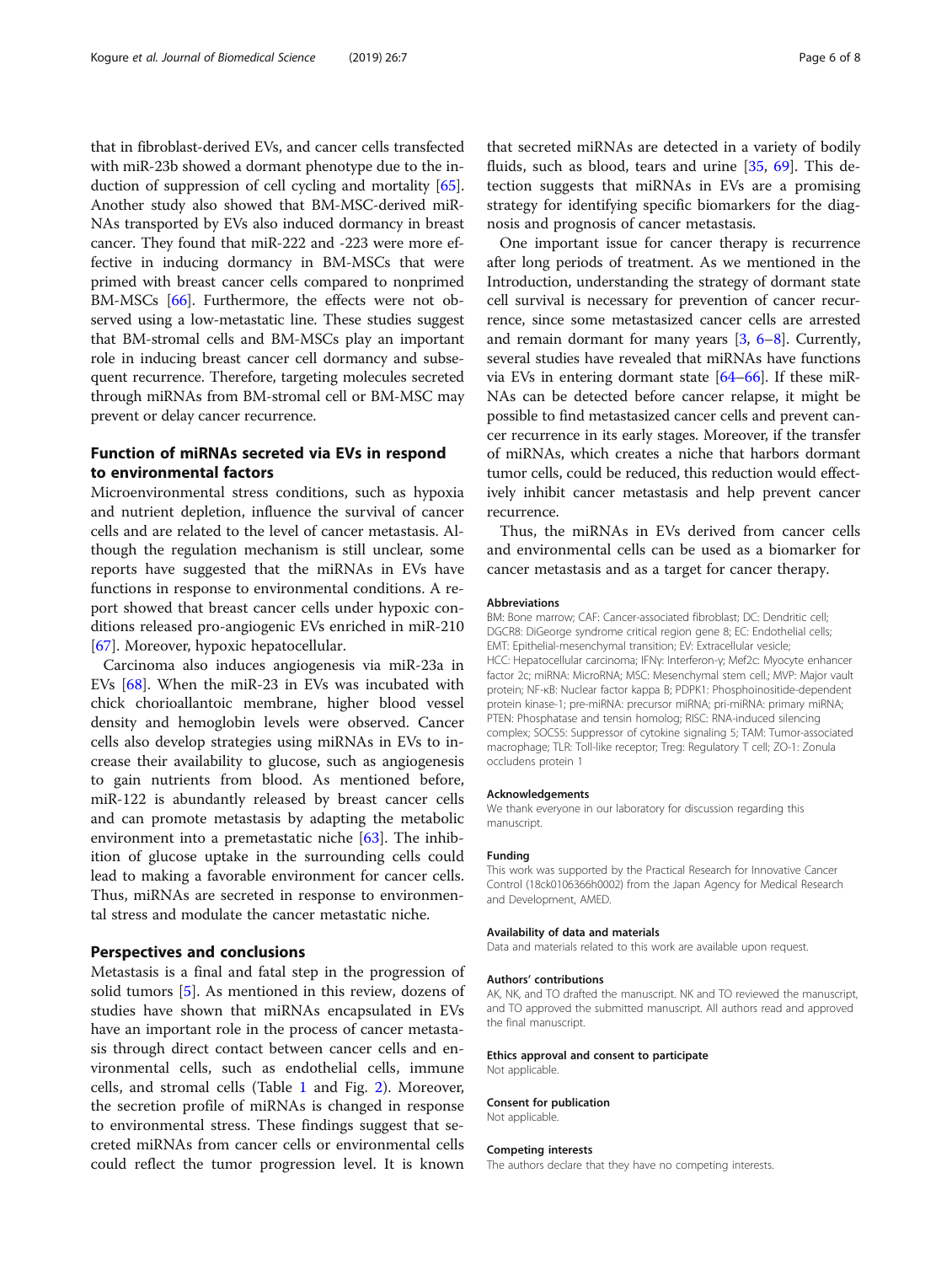## <span id="page-6-0"></span>Publisher's Note

Springer Nature remains neutral with regard to jurisdictional claims in published maps and institutional affiliations.

## Author details

<sup>1</sup> Division of Molecular and Cellular Medicine, National Cancer Center Research Institute, 5-1-1 Tsukiji, Chuo-ku, Tokyo 104-0045, Japan. 2 Department of Translational Research for Extracellular Vesicles, Tokyo Medical University, 6-7-1 Shinjuku, Shinjuku-ku, Tokyo 160-0023, Japan. <sup>3</sup>Institute of Medical Science, Tokyo Medical University, 6-7-1 Shinjuku, Shinjuku-ku, Tokyo 160-0023, Japan.

## Received: 14 September 2018 Accepted: 8 January 2019 Published online: 12 January 2019

### References

- 1. Yeh AC, Ramaswamy S. Mechanisms of cancer cell dormancy-another hallmark of cancer? Cancer Res. 2015;75:5014–22.
- Aguirre-Ghiso JA, Sosa MS. Emerging topics on disseminated Cancer cell dormancy and the paradigm of metastasis. Annu Rev Cancer Biol. 2018;2: 377–93.
- 3. Aguirre-Ghiso JA. Models, mechanisms and clinical evidence for cancer dormancy. Nat Rev Cancer. 2007;7:834–46.
- 4. Fidler IJ. The pathogenesis of cancer metastasis: the "seed and soil" hypothesis revisited. Nat Rev Cancer. 2003;3:453–8.
- 5. Gupta GP, Massagué J. Cancer metastasis: building a framework. Cell. 2006; 127:679–95.
- 6. Pantel K, Brakenhoff RH. Dissecting the metastatic cascade. Nat Rev Cancer. 2004;4:448–56.
- 7. Townson JL, Chambers AF. Dormancy of solitary metastatic cells. Cell Cycle. 2006;5:1744–50.
- 8. Luzzi KJ, MacDonald IC, Schmidt EE, Kerkvliet N, Morris VL, Chambers AF, et al. Multistep nature of metastatic inefficiency: dormancy of solitary cells after successful extravasation and limited survival of early micrometastases. Am J Pathol. 1998;153:865–73.
- 9. Witwer KW, Buzás EI, Bemis LT, Bora A, Lässer C, Lötvall J, et al. Standardization of sample collection, isolation and analysis methods in extracellular vesicle research. J Extracell Vesicles. 2013;2:20360.
- 10. Tkach M, Théry C. Communication by extracellular vesicles: where we are and where we need to go. Cell. 2016;164:1226–32.
- 11. Samir EA, Mäger I, Breakefield XO, Wood MJA. Extracellular vesicles: biology and emerging therapeutic opportunities. Nat Rev Drug Discov. 2013;12:347–57.
- 12. Raposo G, Nijman HW, Stoorvogel W, Liejendekker R, Harding CV, Melief CJ, et al. B lymphocytes secrete antigen-presenting vesicles. J Exp Med. 1996; 183:1161–72.
- 13. Schorey JS, Bhatnagar S. Exosome function: from tumor immunology to pathogen biology. Traffic. 2008;9:871–81.
- 14. Tominaga N, Katsuda T, Ochiya T. Micromanaging of tumor metastasis by extracellular vesicles. Semin Cell Dev Biol. 2015;40:52–9.
- 15. Hoshino A, Costa-Silva B, Shen TL, Rodrigues G, Hashimoto A, Tesic Mark M, et al. Tumour exosome integrins determine organotropic metastasis. Nature. 2015;527:329–35.
- 16. Peinado H, Lavotshkin S, Lyden D. The secreted factors responsible for premetastatic niche formation: old sayings and new thoughts. Semin Cancer Biol. 2011;21:139–46.
- 17. Paget S. The distribution of secondary growths in cancer of the breast. Lancet. 1989;133:571–3.
- 18. Bartel DP. MicroRNAs: Genomics, Biogenesis, Mechanism, and Function Cell 2004.
- 19. Lee Y, Ahn C, Han J, Choi H, Kim J, Yim J, et al. The nuclear RNase III Drosha initiates microRNA processing. J Mol Cell Cardiol. 2015;425:415–9.
- 20. Ha M, Kim VN. Regulation of microRNA biogenesis. Nat Rev Mol Cell Biol. 2014;15:509–24.
- 21. Hammond SM, Boettcher S, Caudy AA, Kobayashi R, Hannon GJ. Argonaute2, a linke between genetic and biochemical analyses of RNAi. Science. 2001;293:1146–50.
- 22. Calin GA, Croce CM. MicroRNA signatures in human cancers. Nat Rev Cancer. 2006;6:857–66.
- 23. Volinia S, Calin GA, Liu C-G, Ambs S, Cimmino A, Petrocca F, et al. A microRNA expression signature of human solid tumors defines cancer gene targets. Proc Natl Acad Sci U S A. 2006;103:2257–61.
- 24. Lu J, Getz G, Miska EA, Alvarez-Saavedra E, Lamb J, Peck D, et al. MicroRNA expression profiles classify human cancers. Nature. 2005;435:834–8.
- 25. Jansson M, Lund A. microRNA and cancer. Mol Oncol. 2012;6:590–610.
- 26. Zhang B, Pan X, Cobb GP, Anderson TA. microRNAs as oncogenes and tumor suppressors. Dev Biol. 2007;302:1–12.
- 27. Valadi H, Ekström K, Bossios A, Sjöstrand M, Lee JJ, Lötvall JO. Exosomemediated transfer of mRNAs and microRNAs is a novel mechanism of genetic exchange between cells. Nat Cell Biol. 2007;9:654–9.
- 28. Théry C, Zitvogel L, Amigorena S. Exosomes: composition, biogenesis and function. Nat Rev Immunol. 2002;2:569–79.
- 29. Villarroya-Beltri C, Gutiérrez-Vázquez C, Sánchez-Cabo F, Pérez-Hernández D, Vázquez J, Martin-Cofreces N, et al. Sumoylated hnRNPA2B1 controls the sorting of miRNAs into exosomes through binding to specific motifs. Nat Commun. 2013;4:1–10.
- 30. Hagiwara K, Katsuda T, Gailhouste L, Kosaka N, Ochiya T. Commitment of Annexin A2 in recruitment of microRNAs into extracellular vesicles. FEBS Lett. 2015;589:4071–8.
- 31. Shurtleff MJ, Temoche-Diaz MM, Karfilis KV, Ri S, Schekman R. Y-box protein 1 is required to sort microRNAs into exosomes in cells and in a cell-free reaction. elife. 2016;5:1–23.
- 32. McKenzie AJ, Hoshino D, Hong NH, Cha DJ, Franklin JL, Coffey RJ, et al. KRAS-MEK signaling controls Ago2 sorting into exosomes. Cell Rep. 2016;15:978–87.
- 33. Teng Y, Ren Y, Hu X, Mu J, Samykutty A, Zhuang X, et al. MVP-mediated exosomal sorting of miR-193a promotes colon cancer progression. Nat Commun. 2017;8:1–16.
- 34. Kosaka N, Iguchi H, Yoshioka Y, Hagiwara K, Takeshita F, Ochiya T. Competitive interactions of cancer cells and normal cells via secretory microRNAs. J Biol Chem. 2012;287:1397–405.
- 35. Mitchell PS, Parkin RK, Kroh EM, Fritz BR, Wyman SK, Pogosova-Agadjanyan EL, et al. Circulating microRNAs as stable blood-based markers for cancer detection. Proc Natl Acad Sci U S A. 2008;105:10513–8.
- 36. Matsuzaki J, Ochiya T. Circulating microRNAs and extracellular vesicles as potential cancer biomarkers: a systematic review. Int J Clin Oncol. 2017;22: 413–20.
- 37. Lawrie CH, Gal S, Dunlop HM, Pushkaran B, Liggins AP, Pulford K, et al. Detection of elevated levels of tumour-associated microRNAs in serum of patients with diffuse large B-cell lymphoma. Br J Haematol. 2008;141:672–5.
- 38. Potente M, Gerhardt H, Carmeliet P. Basic and therapeutic aspects of angiogenesis. Cell. 2011;146:873–87.
- 39. Carmeliet P, Jain RK. Angiogenesis in cancer and other diseases. Nature. 2000;407:249–57.
- 40. Todorova D, Simoncini S, Lacroix R, Sabatier F, Dignat-George F. Extracellular vesicles in angiogenesis. Circ Res. 2017;120:1658–73.
- 41. Kosaka N, Iguchi H, Hagiwara K, Yoshioka Y, Takeshita F, Ochiya T. Neutral sphingomyelinase 2 (nSMase2)-dependent exosomal transfer of angiogenic microRNAs regulate cancer cell metastasis. J Biol Chem. 2013;288:10849–59.
- 42. Lin XJ, Fang JH, Yang XJ, Zhang C, Yuan Y, Zheng L, et al. Hepatocellular carcinoma cell-secreted Exosomal MicroRNA-210 promotes angiogenesis in vitro and in vivo. Mol Ther Nucleic Acids. 2018;11:243–52.
- 43. Zhuang G, Wu X, Jiang Z, Kasman I, Yao J, Guan Y, et al. Tumour-secreted miR-9 promotes endothelial cell migration and angiogenesis by activating the JAK-STAT pathway. EMBO J. 2012;31:3513–23.
- 44. Zhou W, Fong MY, Min Y, Somlo G, Liu L, Palomares MR, et al. Cancersecreted miR-105 destroys vascular endothelial barriers to promote metastasis. Cancer Cell. 2014;25:501–15.
- 45. Tominaga N, Kosaka N, Ono M, Katsuda T, Yoshioka Y, Tamura K, et al. Brain metastatic cancer cells release microRNA-181c-containing extracellular vesicles capable of destructing blood-brain barrier. Nat Commun. 2015;6.
- 46. DeNardo DG, Johansson M, Coussens LM. Immune cells as mediators of solid tumor metastasis. Cancer Metastasis Rev. 2008;27:11–8.
- 47. Kitamura T, Qian BZ, Pollard JW. Immune cell promotion of metastasis. Nat Rev Immunol. 2015;15:73–86.
- 48. Curiel TJ. Review series personal perspective Tregs and rethinking cancer immunotherapy. J Clin Invest. 2007;117:1167–74.
- 49. Yin Y, Cai X, Chen X, Liang H, Zhang Y, Li J, et al. Tumor-secreted miR-214 induces regulatory T cells: a major link between immune evasion and tumor growth. Cell Res. 2014;24:1164–80.
- 50. Fabbri M, Paone A, Calore F, Galli R, Gaudio E, Santhanam R. MicroRNAs bind to toll-like receptors to induce prometastatic in fl ammatory response. Proc Natl Acad Sci U S A. 2012;109:E2110–6.